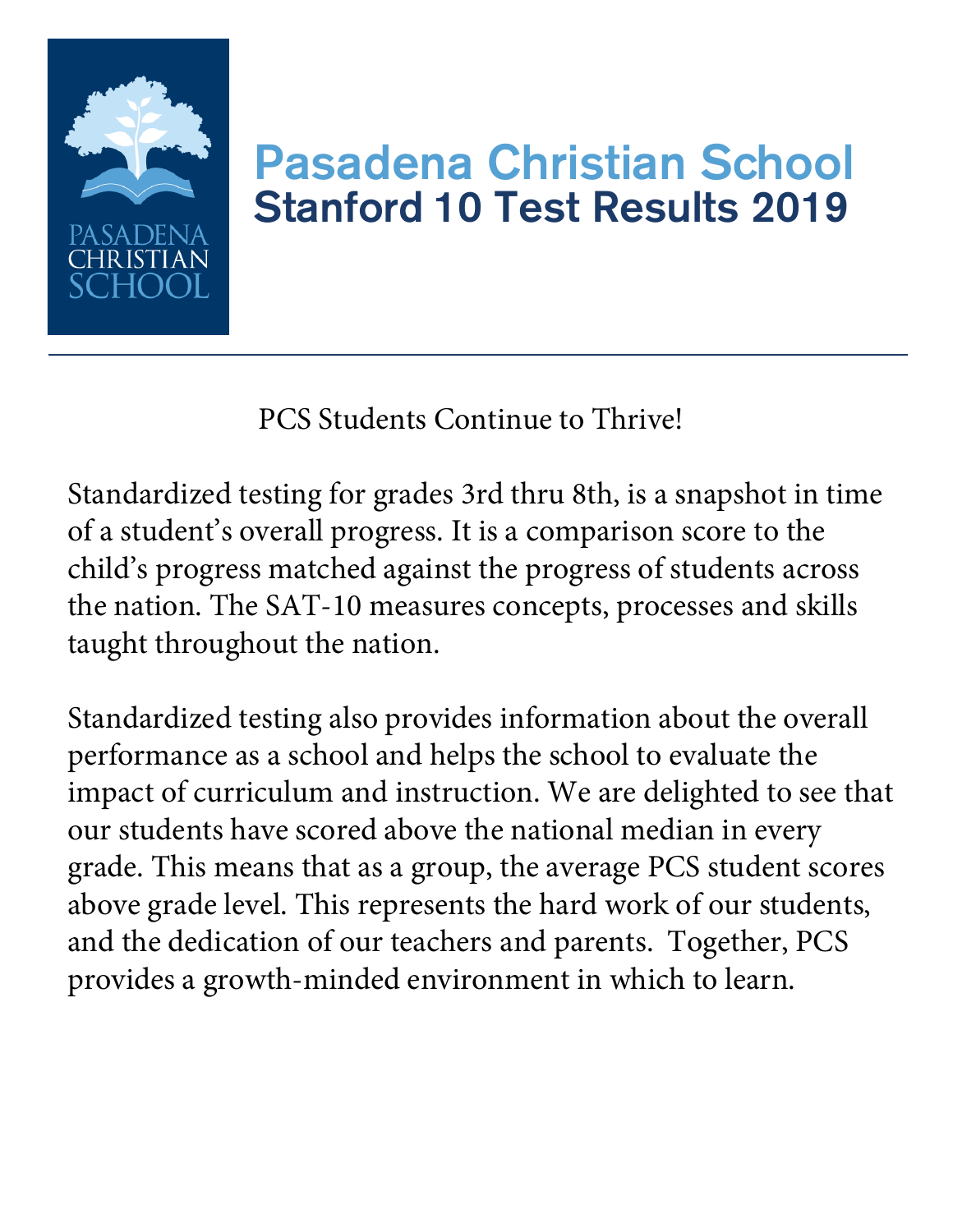

SADEN <del>I</del>RISTIAN

# Pasadena Christian School 3rd Grade Stanford 10 Test Results 2019

| <b>SUBTEST</b><br><b>NAME</b> | # OF<br><b>STUDENTS</b> | <b>PCS NP</b><br><b>OF MEAN</b><br><b>NCE SCORE</b> | <b>NATIONAL</b><br><b>MEAN NCE</b> | <b>GRADE</b><br><b>EQULVALENT</b> |
|-------------------------------|-------------------------|-----------------------------------------------------|------------------------------------|-----------------------------------|
| <b>Reading</b>                | 23                      | 54                                                  | 52                                 | 4.0                               |
| Language                      | 23                      | 54                                                  | 52                                 | 4.5                               |
| <b>Mathematics</b>            | 23                      | 55                                                  | 52                                 | 4.2                               |

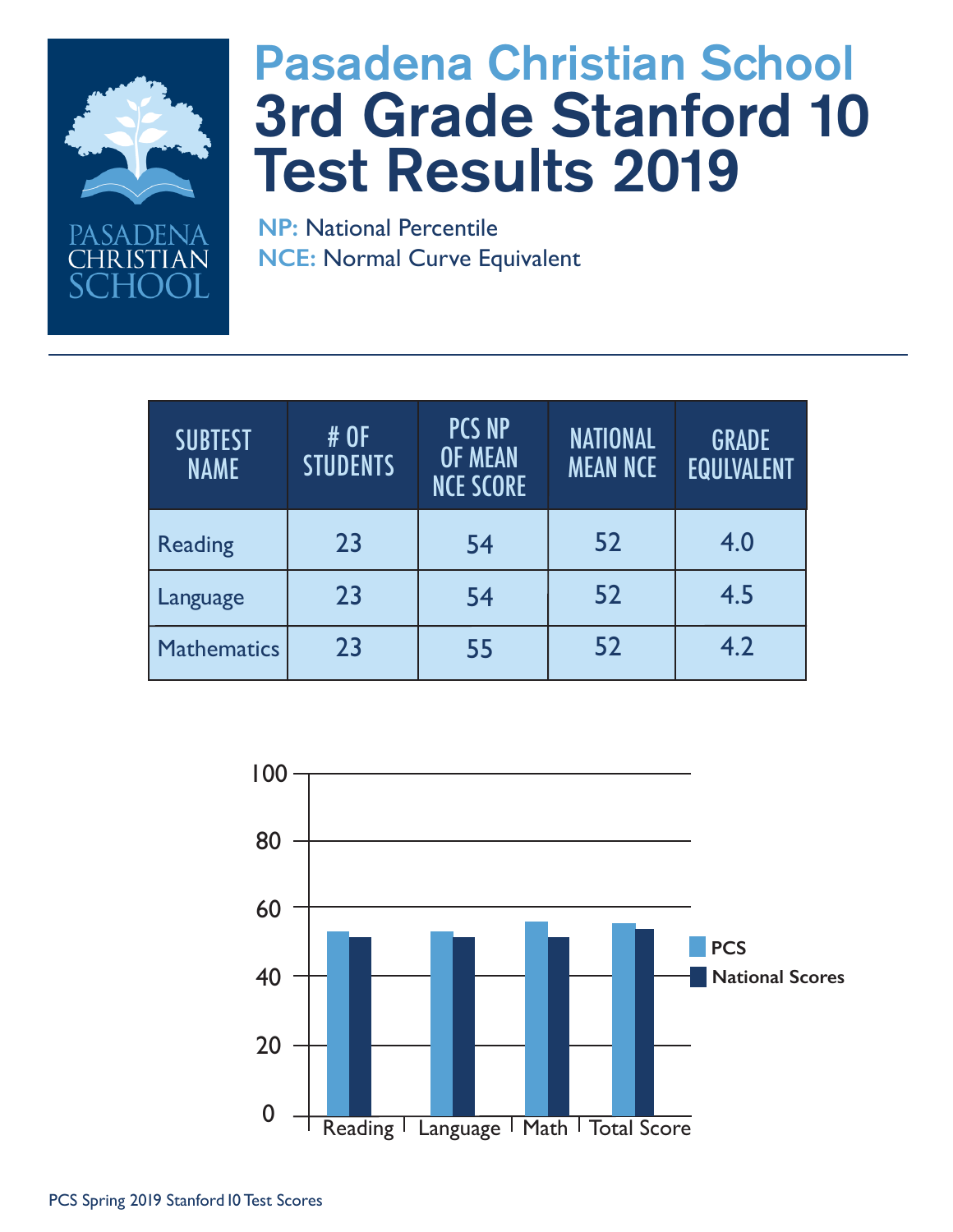

PASADENA **TRISTIAN** 

# Pasadena Christian School 4th Grade Stanford 10 Test Results 2019

| <b>SUBTEST</b><br><b>NAME</b> | # OF<br><b>STUDENTS</b> | <b>PCS NP</b><br><b>OF MEAN</b><br><b>NCE SCORE</b> | <b>NATIONAL</b><br><b>MEAN NCE</b> | <b>GRADE</b><br><b>EQULVALENT</b> |
|-------------------------------|-------------------------|-----------------------------------------------------|------------------------------------|-----------------------------------|
| <b>Reading</b>                | 31                      | 60                                                  | 55                                 | 5.7                               |
| Language                      | 33                      | 63                                                  | 57                                 | 5.4                               |
| <b>Mathematics</b>            | 33                      | 79                                                  | 67                                 | 7.4                               |

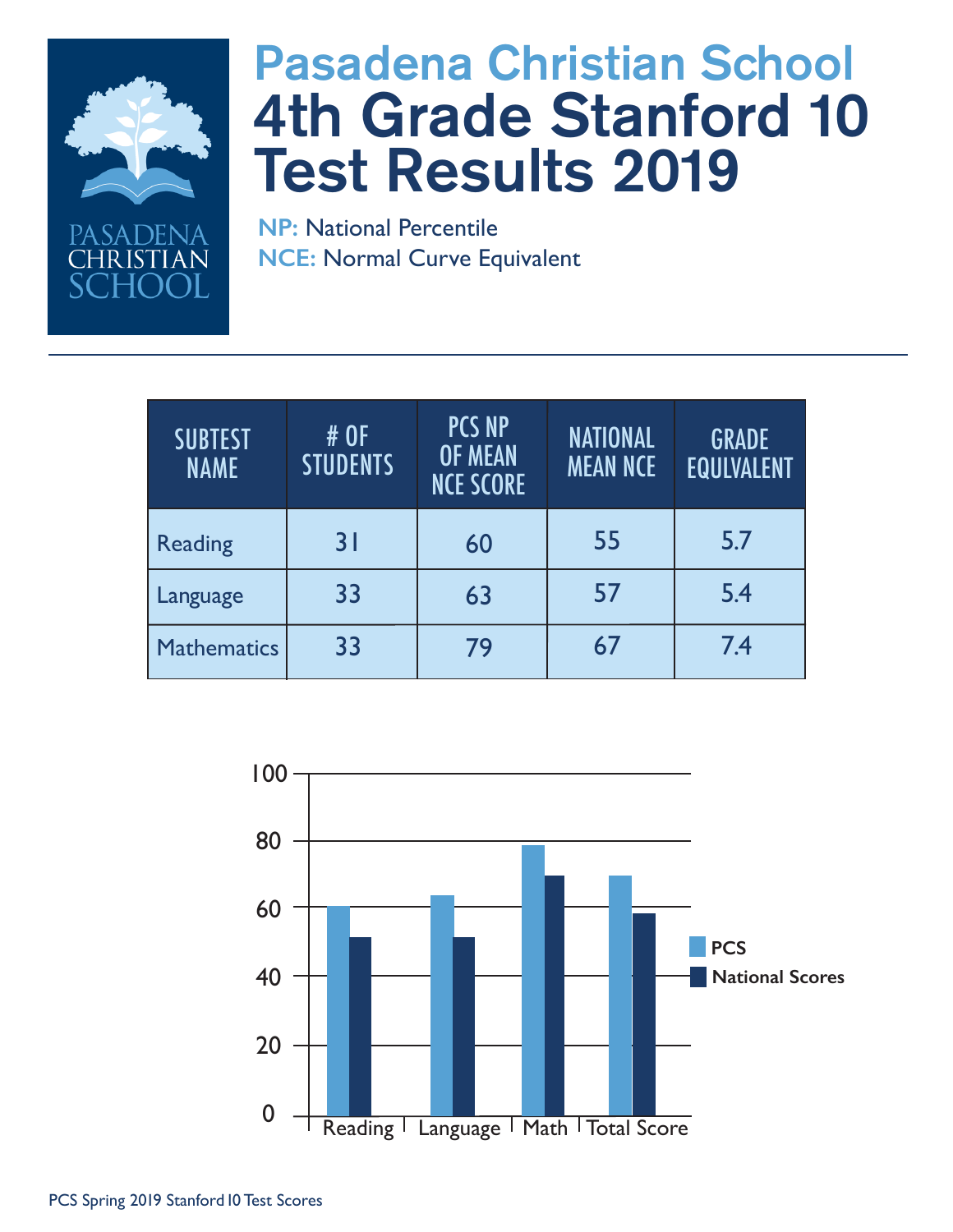

SADENA **IRISTIAN** 

# Pasadena Christian School 5th Grade Stanford 10 Test Results 2019

| <b>SUBTEST</b><br><b>NAME</b> | # OF<br><b>STUDENTS</b> | <b>PCS NP</b><br><b>OF MEAN</b><br><b>NCE SCORE</b> | <b>NATIONAL</b><br><b>MEAN NCE</b> | <b>GRADE</b><br><b>EQULVALENT</b> |
|-------------------------------|-------------------------|-----------------------------------------------------|------------------------------------|-----------------------------------|
| <b>Reading</b>                | 45                      | 72                                                  | 62                                 | 7.8                               |
| Language                      | 45                      | 67                                                  | 59                                 | 7.3                               |
| <b>Mathematics</b>            | 45                      | 80                                                  | 67                                 | 9.2                               |

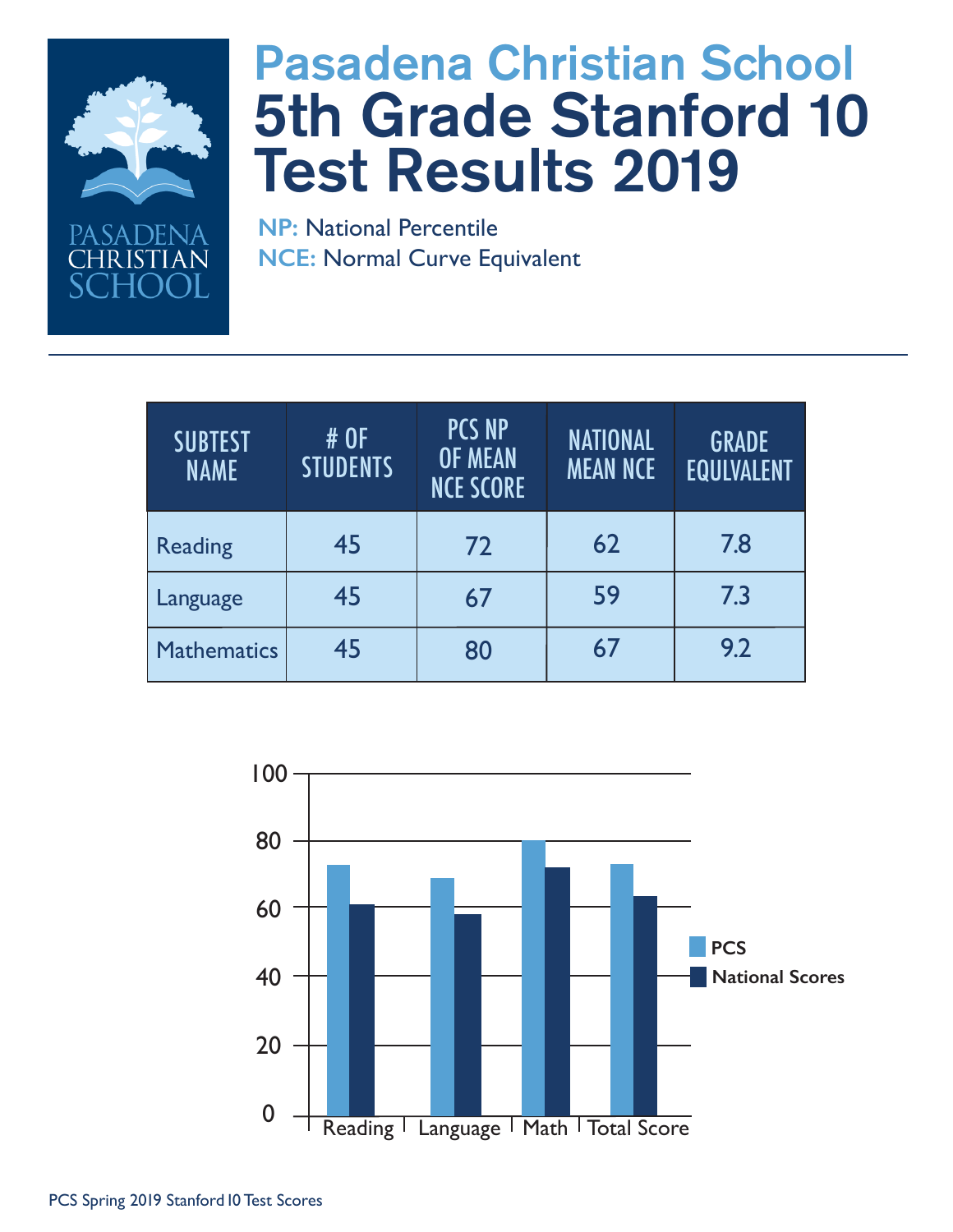

SADENA <del>I</del>RISTIAN

# Pasadena Christian School 6th Grade Stanford 10 Test Results 2019

| <b>SUBTEST</b><br><b>NAME</b> | # OF<br><b>STUDENTS</b> | <b>PCS NP</b><br><b>OF MEAN</b><br><b>NCE SCORE</b> | <b>NATIONAL</b><br><b>MEAN NCE</b> | <b>GRADE</b><br><b>EQULVALENT</b> |
|-------------------------------|-------------------------|-----------------------------------------------------|------------------------------------|-----------------------------------|
| <b>Reading</b>                | 38                      | 67                                                  | 59                                 | 9.3                               |
| Language                      | 38                      | 71                                                  | 6 <sup>1</sup>                     | 9.5                               |
| <b>Mathematics</b>            | 38                      | 68                                                  | 59                                 | 9.9                               |

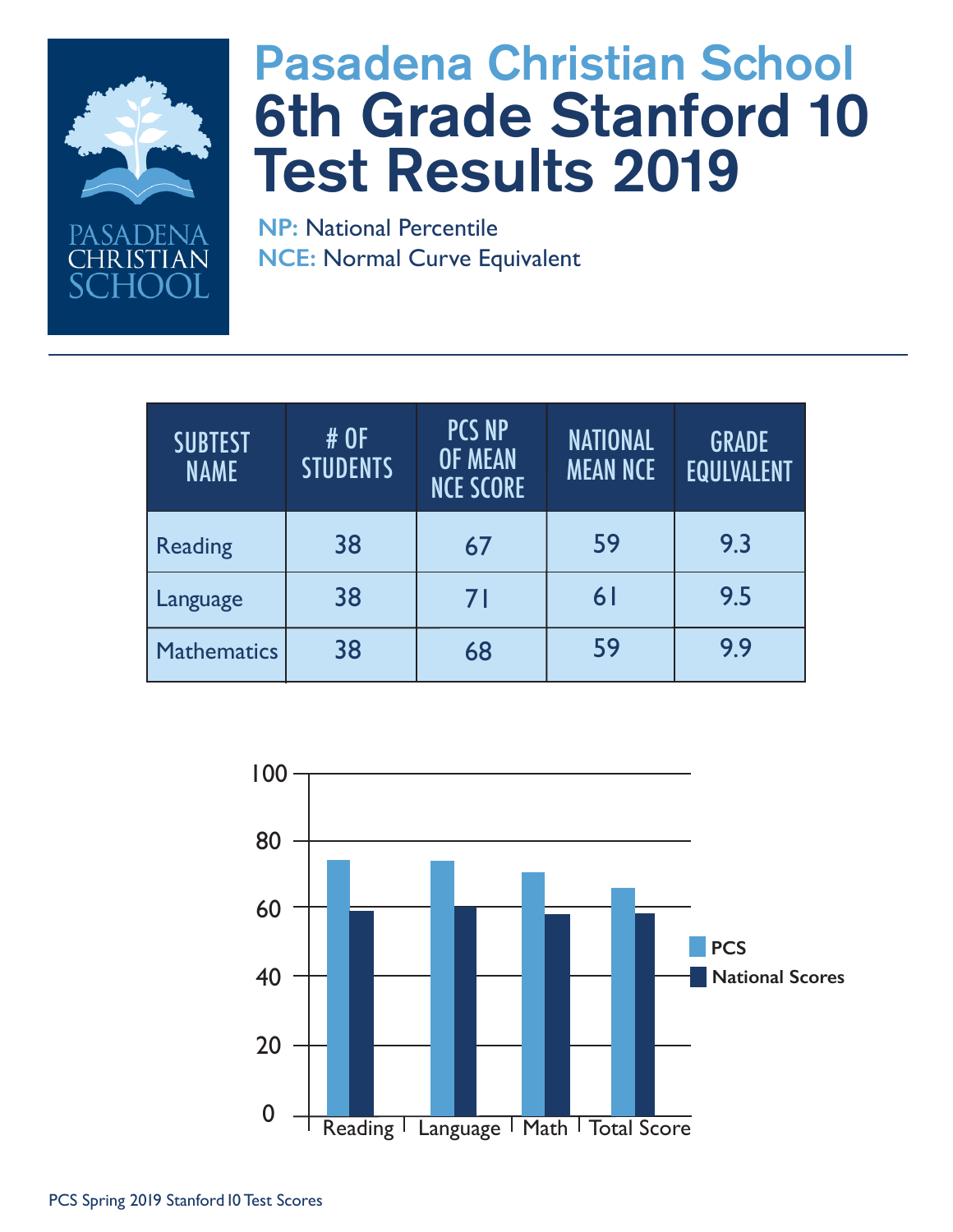

PASADENA **IRISTIAN** 

# Pasadena Christian School 7th Grade Stanford 10 Test Results 2019

| <b>SUBTEST</b><br><b>NAME</b> | # OF<br><b>STUDENTS</b> | <b>PCS NP</b><br><b>OF MEAN</b><br><b>NCE SCORE</b> | <b>NATIONAL</b><br><b>MEAN NCE</b> | <b>GRADE</b><br><b>EQULVALENT</b> |
|-------------------------------|-------------------------|-----------------------------------------------------|------------------------------------|-----------------------------------|
| <b>Reading</b>                | 39                      | 71                                                  | 61                                 | 10.7                              |
| Language                      | 39                      | 61                                                  | 56                                 | 10.0                              |
| <b>Mathematics</b>            | 39                      | 72                                                  | 62                                 | 12.4                              |